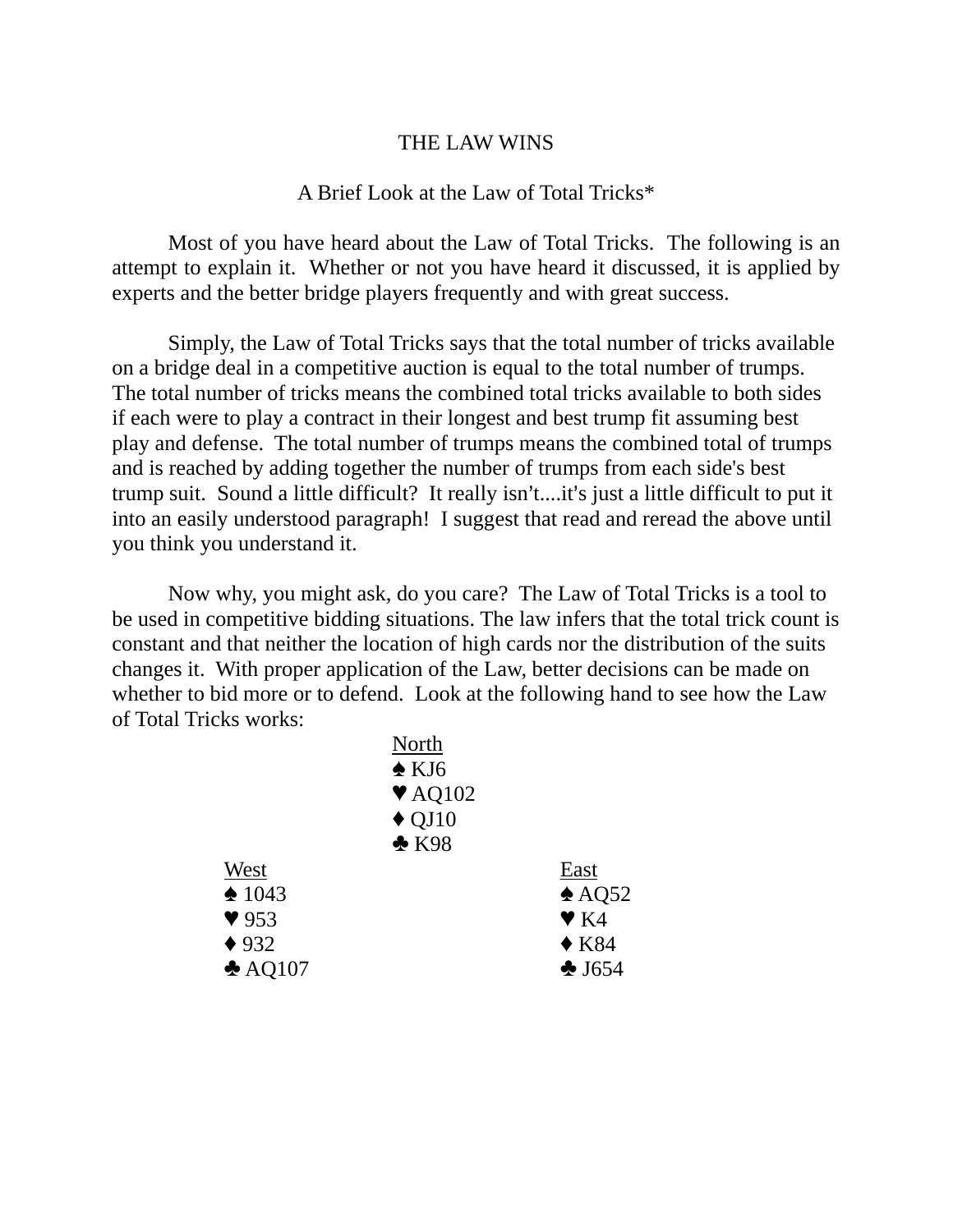South  $\triangle$  987  $\blacktriangledown$  J876  $\triangle$  A765  $-32$ 

In this example North-South's best fit is hearts (8) and East-West's best fit is clubs (8). According to the law there should be 16 tricks available (8 hearts plus 8 clubs.) On this deal, North-South should take nine tricks playing in hearts while East-West, playing in clubs, can take seven tricks (making one). That's a total of 16 tricks and is equal to the number of trumps held by the two sides. If some of the key cards are changed around, the tricks available to one side or the other may change but the total number of tricks never changes. Try it.

The key to applying the Law of Total Tricks is in knowing precisely how many trumps you and your partner have between you and accurately estimating the number of trumps the opponents hold. This must be determined during the auction and is the main reason that conventions like Bergen raises and limit raises were developed. In the above deal, both North-South and East-West would know they can bid safely only to the two level.

However, in real life, it's much simpler to apply the Law once you get used to it. In a competitive auction simply bid again if you have extra trumps. Or perhaps consciously overbid if the opponents seem to be at their maximum spot in order to replace their positive score with a small minus score for the set incurred by your side. There are a few rules that have evolved when applying The Law:

(1) Never outbid the opponents on the three level with combined 16 trumps.

(2) Always outbid the opponents on the three level with combined 18 trumps.

(3) It is usually right to outbid the opponents on the three level with combined 17 trumps.

(4) If necessary, bid to the level equal to the combined number of trumps held by your side.